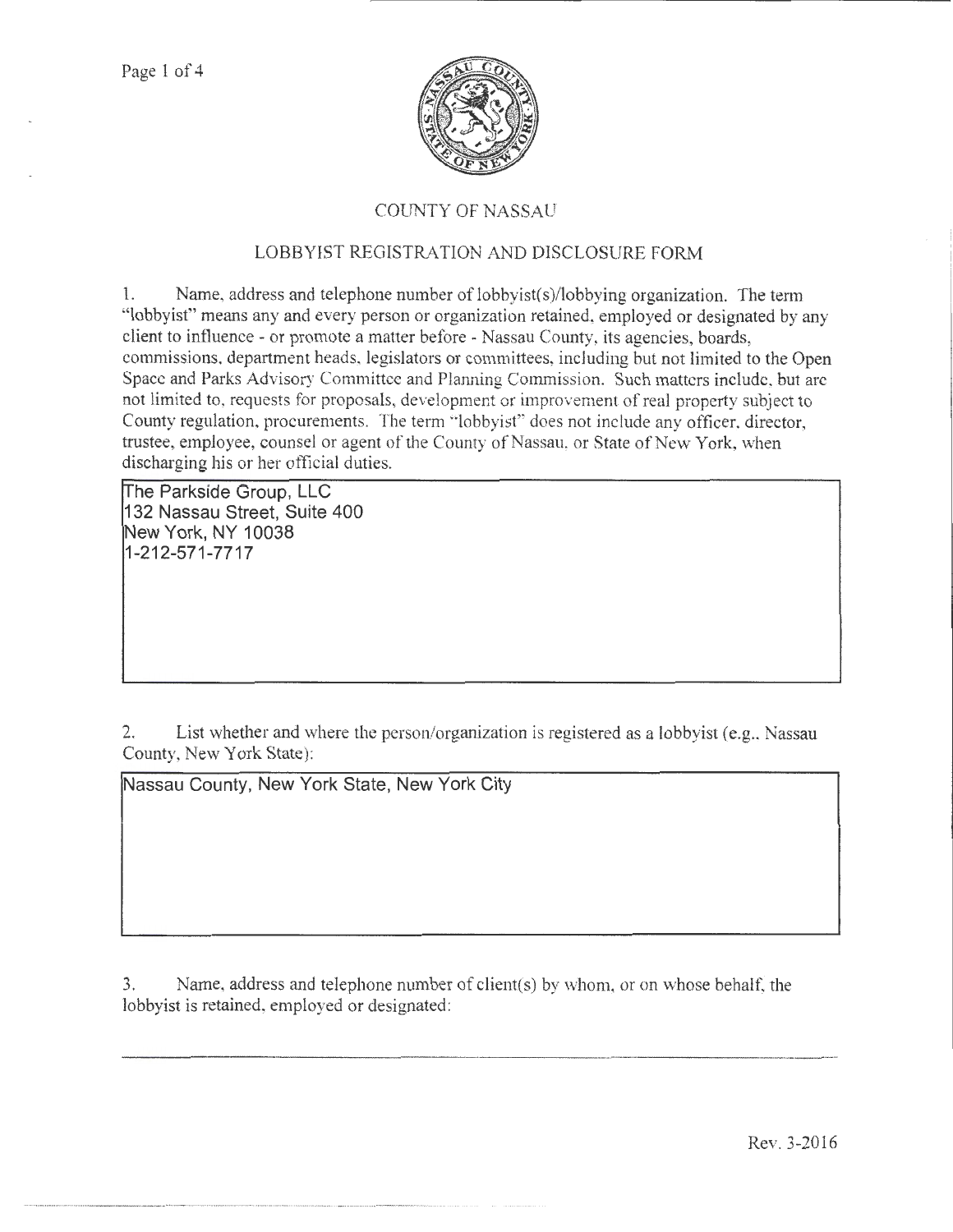Maidenbaum Property Tax Reduction Group, LLC ~83 Chestnut Street Cedarhurst, New York 11516

4. Describe lobbying activity conducted, or to be conducted, in Nassau County, and identify client(s) for each activity listed. See page 4 for a complete description of lobbying activities.

Property Tax Assessment

5. The name of persons, organizations or goverrunental entities before whom the lobbyist expects to lobby:

County Legislators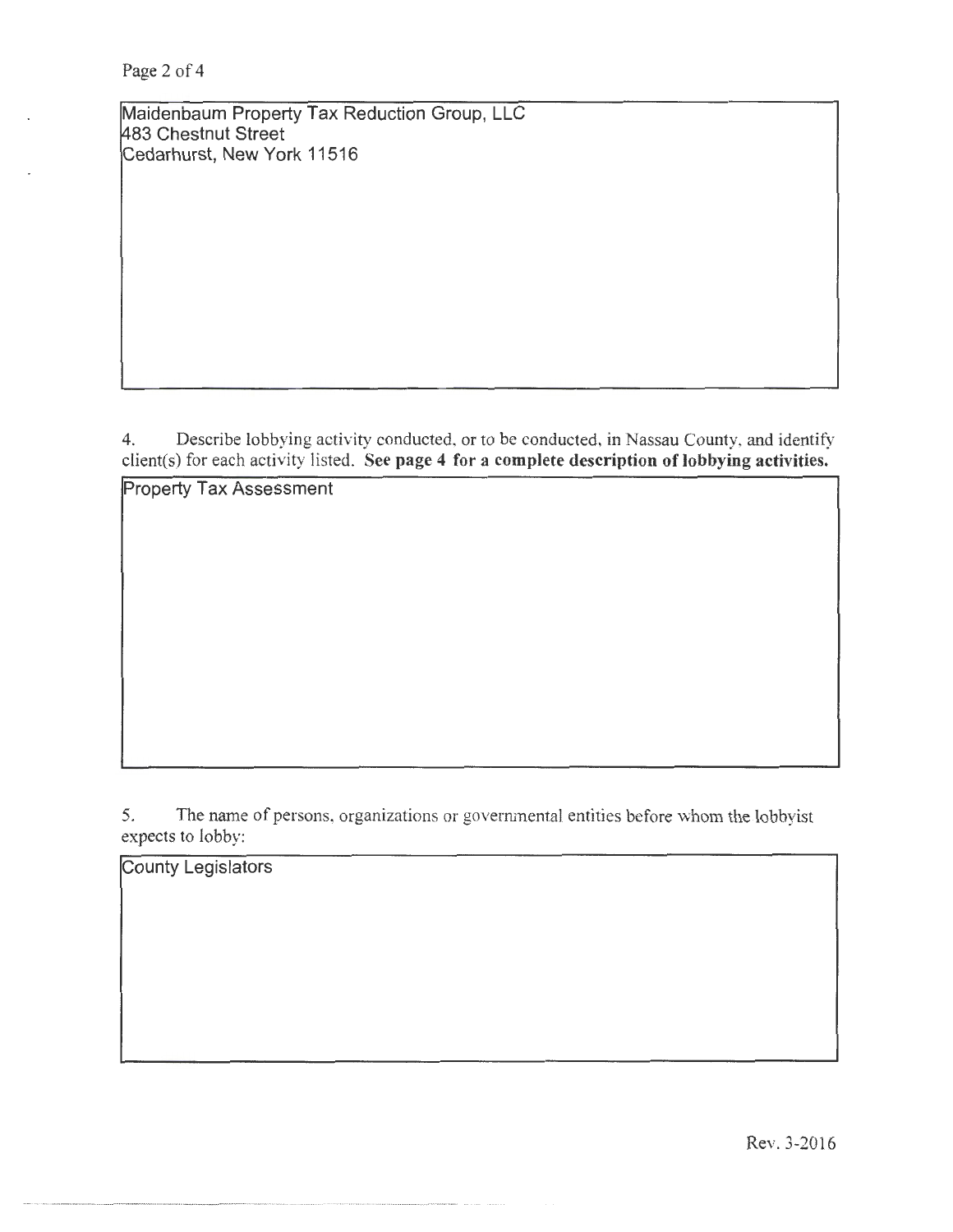6. If such lobbyist is retained or employed pursuant to a written agreement of retainer or employment, you must attach a copy of such document; and if agreement of retainer or employment is oral, attach a written statement of the substance thereof. If the written agreement of retainer or employment does not contain a signed authorization from the client by whom you have been authorized to lobby, separately attach such a written authorization from the client.

7. Within the previous year, has the lobbyist/lobbying organization or any of its corporate officers provided campaign contributions pursuant to the New York State Election Law to the campaign committees of any of the following Nassau County elected officials or to the campaign committees of any candidates for any of the following Nassau County elected offices: the County Executive, the County Clerk, the Comptroller, the District Attorney, or any County Legislator? If yes, to what campaign committee? If none, you must so state:

No

I understand that copies of this form \vill be sent to the Nassau County Department of Information Technology ("IT") to be posted on the County's website.

I also understand that upon termination of retainer, employment or designation I must give written notice to the County Attorney within thirty  $(30)$  days of termination.

VERIFICATION: The undersigned affirms and so swears that he/she has read and understood the foregoing statements and they are, to his/her knowledge, true and accurate.

The undersigned further certifies and affirms that the contribution(s) to the campaign committees listed above were made freely and without duress, threat or any promise of a governmental benefit or in exchange for anv benefit or remuneration.

Dated: 06/29/17 <br>Signed:

Print Name:

Evan Stavisky Title: **Partner**